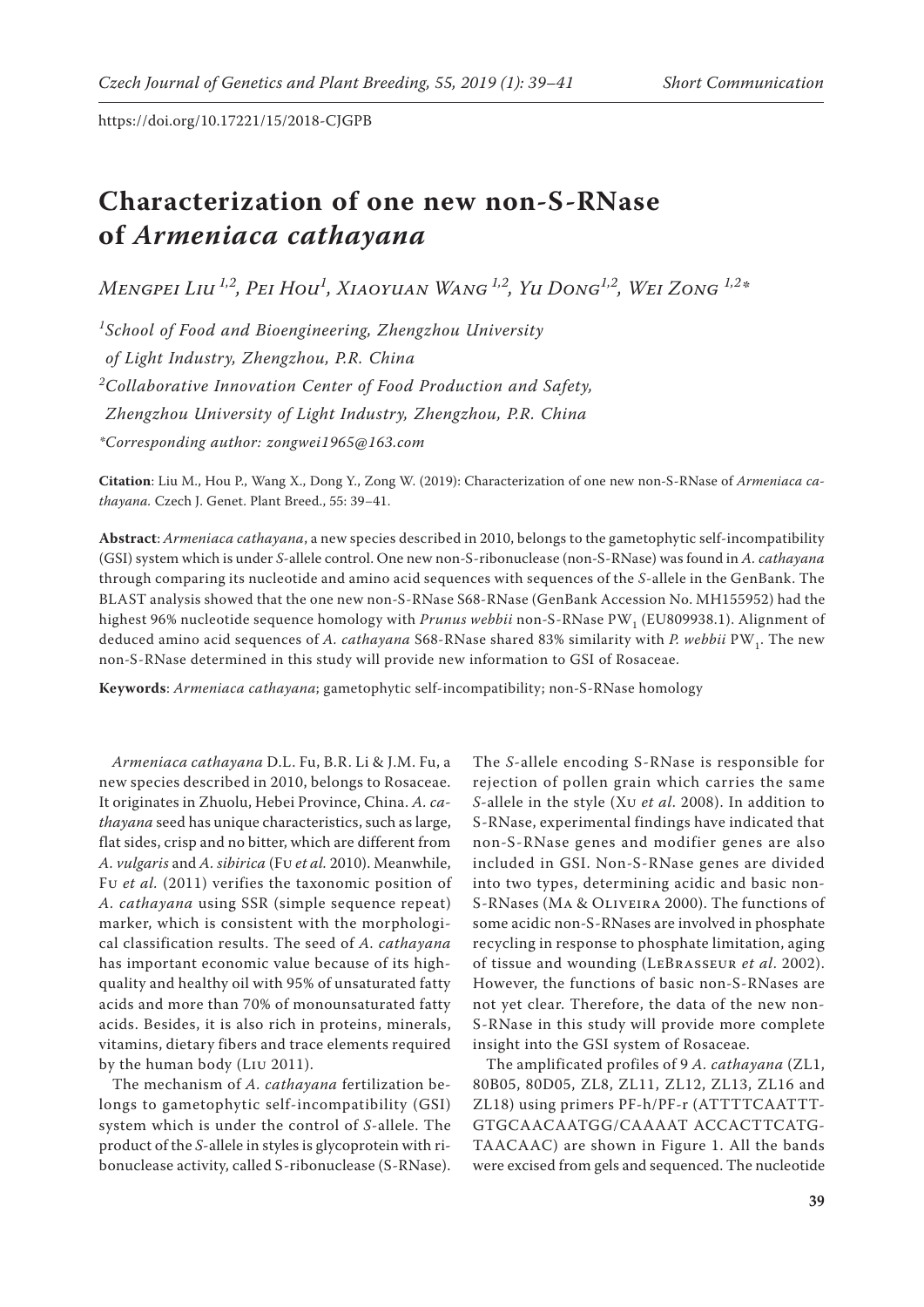

Figure1. The *S-*alleles electrophoretogram of 9 *Armeniaca cathayana* (1–9) using the primers PF-h/PF-r80B05 and 80D05 were provisional named S68-RNase

sequences were compared against the NCBI database, and the deduced protein sequences were then aligned to the known S-RNases. The results showed that one *S*-allele of 8 *A. cathayana* could be identified through BLAST analysis. The sequences of ZL08 were identified as S16 with a 1289 bp fragment, and the sequences of ZL11 and ZL12 were determined as S25 with a 925 bp fragment. Meanwhile, the ZL13, ZL16 and ZL18 had the S30 with a 662 bp fragment (Table 1 and Figure 1). However, the 80B05 and 80D05 amplified a 679 bp fragment using the primers PF-h/PF-r (provisional name S68-RNase). Through BLAST analysis, its nucleotide sequences were consistent with only two non-S-RNase genes. The highest similarity 96% was with *Prunus webbii* (wild almond) [non-S-RNase gene](http://blast.ncbi.nlm.nih.gov/Blast.cgi#alnHdr_193875987)  $PW<sub>1</sub>$  ([EU809938.1\)](http://www.ncbi.nlm.nih.gov/nucleotide/193875987?report=genbank&log$=nucltop&blast_rank=1&RID=9F4AS323014) (BANOVIĆ et *al*. 2009) with 100% query cover of nucleotide sequence (Figure 2). Alignment of deduced amino acid sequences for *A. cathayana* S68-RNase and *P[. webbii](http://blast.ncbi.nlm.nih.gov/Blast.cgi#alnHdr_193875987)  PW1* [gene](http://blast.ncbi.nlm.nih.gov/Blast.cgi#alnHdr_193875987) was shown in Figure 3. BLAST analysis showed that the amino acid sequences of S68-RNase shared 83% similarity with *P. [webbii](http://blast.ncbi.nlm.nih.gov/Blast.cgi#alnHdr_193875987)*  $PW_1$ . There were five amino acid difference between *A. cathayana* S68-RNase and *P. webbii* PW<sub>1</sub> in RHV, a region of *S-*allele polymorphism. Lysine, methionine, serine and leucine in  $PW_1$  were replaced with asparagine, lysine, asparagine and phenylalanine in S68-RNase,

Table 1. The *S*-allele identification of 9 *Armeniaca cathayana* 

| No.            | Resources | <i>S</i> -allele | No. | Resources | <i>S</i> -allele |
|----------------|-----------|------------------|-----|-----------|------------------|
| 1              | ZL01      |                  | 6   | ZL12      | S <sub>25</sub>  |
| 2              | 80B05     | S68-RNase        | 7   | ZL13      | S <sub>30</sub>  |
| 3              | 80D05     | S68-RNase        | 8   | ZL16      | S <sub>30</sub>  |
| $\overline{4}$ | ZL08      | S <sub>16</sub>  | 9   | ZL18      | S <sub>30</sub>  |
| 5              | ZL11      | S25              |     |           |                  |

## https://doi.org/10.17221/15/2018-CJGPB

respectively. Meanwhile, one serine appeared in  $PW_1$ is missing in S68-RNase. Moreover, the S68-RNase nucleotide sequence had a single intron with 60bp in length at nucleotide position 275. Second, S68- RNase showed 93% similarity with *P. avium* (sweet cherry) non-S-RNase ([AB096918.1](https://www.ncbi.nlm.nih.gov/nucleotide/AB096918?report=genbank&log$=nuclalign&blast_rank=6&RID=6BZPG7D7014)) (Yamane *et al*. 2003) with a lower query cover of 77% . Therefore,



Figure 2. Nucleotide sequence comparison between *Armeniaca cathayana* non-S-RNase gene (S68-RNase) and *Prunus webbii* [non-S-RNase gene](http://blast.ncbi.nlm.nih.gov/Blast.cgi#alnHdr_193875987) (PW<sub>1</sub>) (Ac as *Armeniaca cathayana;* Pw *as Prunus webbii*)